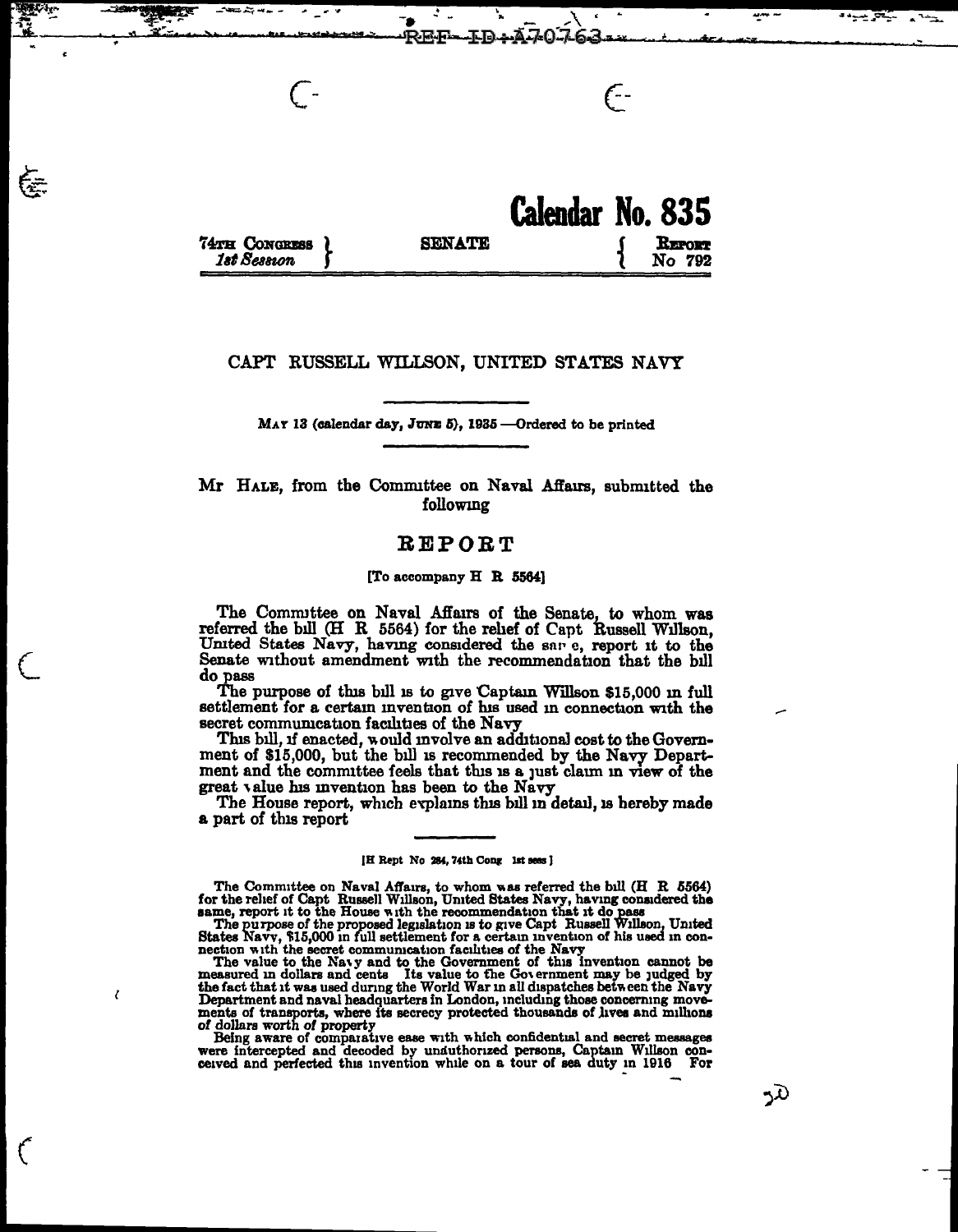## CAPT RUSSFLL WHLSON, UNITID STATIN NAVY

REF

 $\overline{2}$ 

TD

n

æ

€Ē

(∵

€

 $\epsilon$ 

Captain Willson to have patented this invention would have destroyed its usefulness in that it would then have been open to public inspection, instead, he gave it to the Navy

The efficiency of the device may be more fully appreciated from a statement made before the committee during the herrings on this bill which is quoted as follows

"Toward the end of the World War a dispatch from a diplomatic agent in Copenhagen reported that copies of all cables were retching Berlin and all were<br>being deciphered except those in Navy cipher

This bill provides for long-del ived compensation for a device which during the World War was the basis of the Navy s system of secret communications

The Navy Department favors this proposed legislation as is indicated by the letter of the Secretary of the Navy to the Speaker of the House of Representatives which is hereby made a part of this report

#### NAVY DEPARTMENT, II ashington, February 4, 1935

#### The SPEARER OF THE HOUSE OF REIRESENTATIVES.

#### Washington, D C

MY DEAR ME SPEAKER There is transmitted herewith a draft of a proposed bill for the relief of Capt Russell Willson, United States Navy The proposed legislation provides that the Secretary of the Treasury is authorized and to pay Capt Russell Willson, United States Navy, out of any money in the Treasury not otherwise appropriated, the sum of \$15,000 in full settlement for a certain invention of his used in connection with the secret communication facilities

of the Navy<br>Captain Willson while serving at sea in 1916 conceived and designed this in-<br>vention relating to the secrecy of naval communications, and developed it in 1917<br>He subvention relating to the secrecy of maxal communications, and developed it in 1917<br>without suggestions, ideas or help from any other person at any time. He sub-<br>mitted the invention to the Nayy Department, which accepted i

in continuous use

The Navy Department recommends that the proposed legislation be enacted Sincerely yours,

CLAUDE 4 SWANSON

O